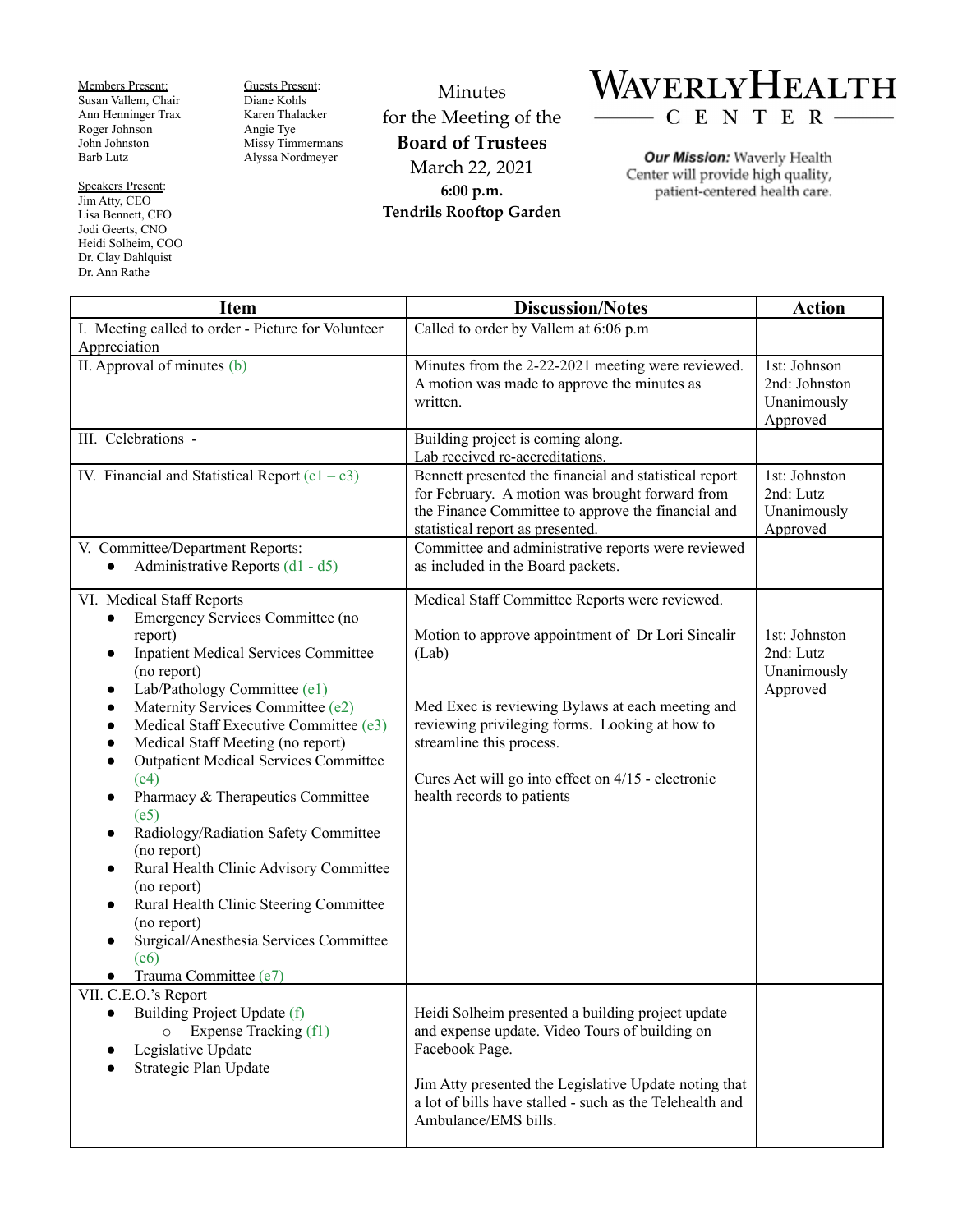|                                                                                                                                                                                                                                                                                                                                                                   | Discussion on how The City of Waverly funds WHC<br>Ambulance Service: Trucks, fuel, maintenance.                                                                                                                                                                                                         |                                                            |
|-------------------------------------------------------------------------------------------------------------------------------------------------------------------------------------------------------------------------------------------------------------------------------------------------------------------------------------------------------------------|----------------------------------------------------------------------------------------------------------------------------------------------------------------------------------------------------------------------------------------------------------------------------------------------------------|------------------------------------------------------------|
| VIII. Old Business                                                                                                                                                                                                                                                                                                                                                |                                                                                                                                                                                                                                                                                                          |                                                            |
| IX. New Business                                                                                                                                                                                                                                                                                                                                                  |                                                                                                                                                                                                                                                                                                          |                                                            |
| PioneerRx Installation Quote (Lisa) $(g)$                                                                                                                                                                                                                                                                                                                         | Lisa presented the quote from PioneerRx. for Center<br>Pharmacy. Motion was made to approve.                                                                                                                                                                                                             | 1st: Henninger<br>2nd: Johnston<br>Unanimously<br>Approved |
| Waverly Health Center Auxiliary Bylaws<br>(h)                                                                                                                                                                                                                                                                                                                     | Bylaws were reviewed as included in the Board<br>Packet. Motion was made to approve.                                                                                                                                                                                                                     | 1st: Lutz<br>2nd: Johnson<br>Unanimously<br>Approved       |
| Initial Appointments:<br>Glascock, Pooneh MD-<br>$\circ$<br>Courtesy, Emergency Medicine,<br><b>Independent Contract</b><br>Hughes, Mary Jane (Janie)<br>$\circ$<br>$\angle$ <i>ARNP</i> – Active, ARNP – Family<br>Practice, Waverly Health Center<br>Rikkers, Andrew DO - Courtesy,<br>$\circ$<br>General Surgery, Cedar Valley<br><b>Medical Specialists</b>   | A motion was made to approve all initial<br>appointments as individually considered and<br>recommended by the MEC.                                                                                                                                                                                       | 1st: Johnston<br>2nd: Henninger<br>Unanimously<br>Approved |
| <b>Resignations from Medical Staff</b><br>King, Sara PMHNP-BC -<br>$\circ$<br>Consulting, Psychiatric and<br>Mental Health, ITP<br>VanEe, Kerri ACNP - Active,<br>$\circ$<br>ARNP - Orthopedic Surgery,<br><b>CVMS</b>                                                                                                                                            |                                                                                                                                                                                                                                                                                                          |                                                            |
| Policies & Procedures<br>See attachment (policy list) (i)<br>$\circ$                                                                                                                                                                                                                                                                                              | Policy Summary Sheets and policy changes were<br>brought forth, reviewed as included in the Board<br>Packet and approved.                                                                                                                                                                                | 1st: Johnson<br>2nd: Henniger<br>Unanimously<br>Approved   |
| Finance Committee (j)<br><b>Capital Requests</b><br>$\circ$<br>Capital Report $(k)$<br>$\circ$<br>Cash Investments & Transfer<br>$\circ$<br>Report (1)<br><b>Financial Assistance Requests</b><br>$\circ$                                                                                                                                                         | Bennett reported that the Finance Committee met<br>this morning, minutes from the meeting were<br>included in the Board packets.<br>Bennett presented the capital and cash investments<br>and transfer reports as included in the Board packets.<br>There were no applications for financial assistance. | 1st: Johnson<br>2nd: Lutz<br>Unanimously<br>Approved       |
| XII. Closed Session<br>Iowa Code Chapter $21.5.1(i)$ – Closed session to<br>evaluate the professional competency of an<br>individual whose appointment, hiring, performance<br>or discharge is being considered when necessary to<br>prevent needless and irreparable injury to that<br>individual's reputation and that individual requests<br>a closed session. | A motion was made to move into closed session at<br>6:50p.m. for the purpose identified at left.                                                                                                                                                                                                         | 1st: Henninger<br>2nd: Johnson<br>Unanimously<br>Approved  |
| XIII. Open Session                                                                                                                                                                                                                                                                                                                                                | Motion to move into open session. No action taken<br>in closed session.                                                                                                                                                                                                                                  | 1st: Henniger<br>2nd: Lutz                                 |